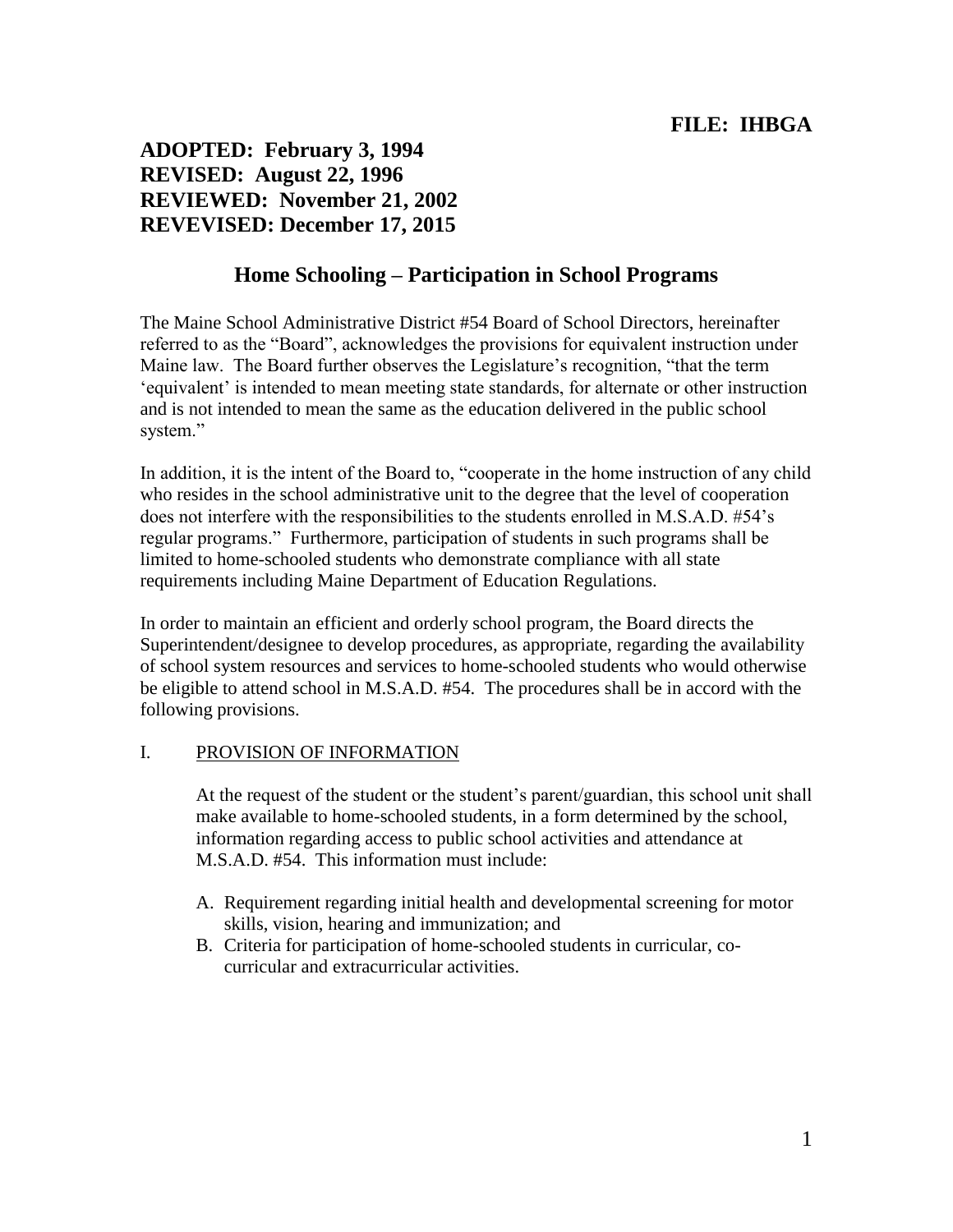### II. PERMITTED PARTICIPATION

- A. **Participation in Regular Classes**. Home instruction students may enroll in specific day school classes provided that the student's attendance is regular, the class is deemed to be age and grade appropriate, the class is not fully enrolled, and all prerequisite course requirements are met. In addition, the following shall also apply.
	- 1. The student or the student's parent/guardian, on the student's behalf, shall apply in writing to and receive written approval from the Superintendent/designee. Approval may not be unreasonably withheld.
	- 2. The student shall demonstrate prior satisfactory academic achievement consistent with school unit policy and procedures applicable to all students.
	- 3. The student shall comply with behavioral, disciplinary, attendance and other classroom rules applicable to all students. If a student fails to comply, the school may withhold credit or terminate the student's participation.
	- 4. Transportation must be provided by the parent or guardian of student. However, the student may use the same transportation as all other students in the school unit, as long as additional expenses are not incurred and vehicle capacity is not exceeded.
	- 5. The student shall complete all assignments and tests as required of all students in the same class.
- B. **Course Auditing**. Home instruction students may audit a course(s) provided the following conditions have been met.
	- 1. The student or the student's parent/guardian, on behalf of the student, shall apply in writing to and receive written approval from the Superintendent/designee to audit a specific course or courses. Participation may not be unreasonably withheld.
	- 2. The student agrees to meet established behavioral, disciplinary, attendance and other classroom rules applicable to all students. If a student fails to comply, the school may terminate participation.

#### III. SPECIAL EDUCATION SERVICES

Special Education Services will be available to eligible special education students in accordance with applicable federal and state laws and regulations.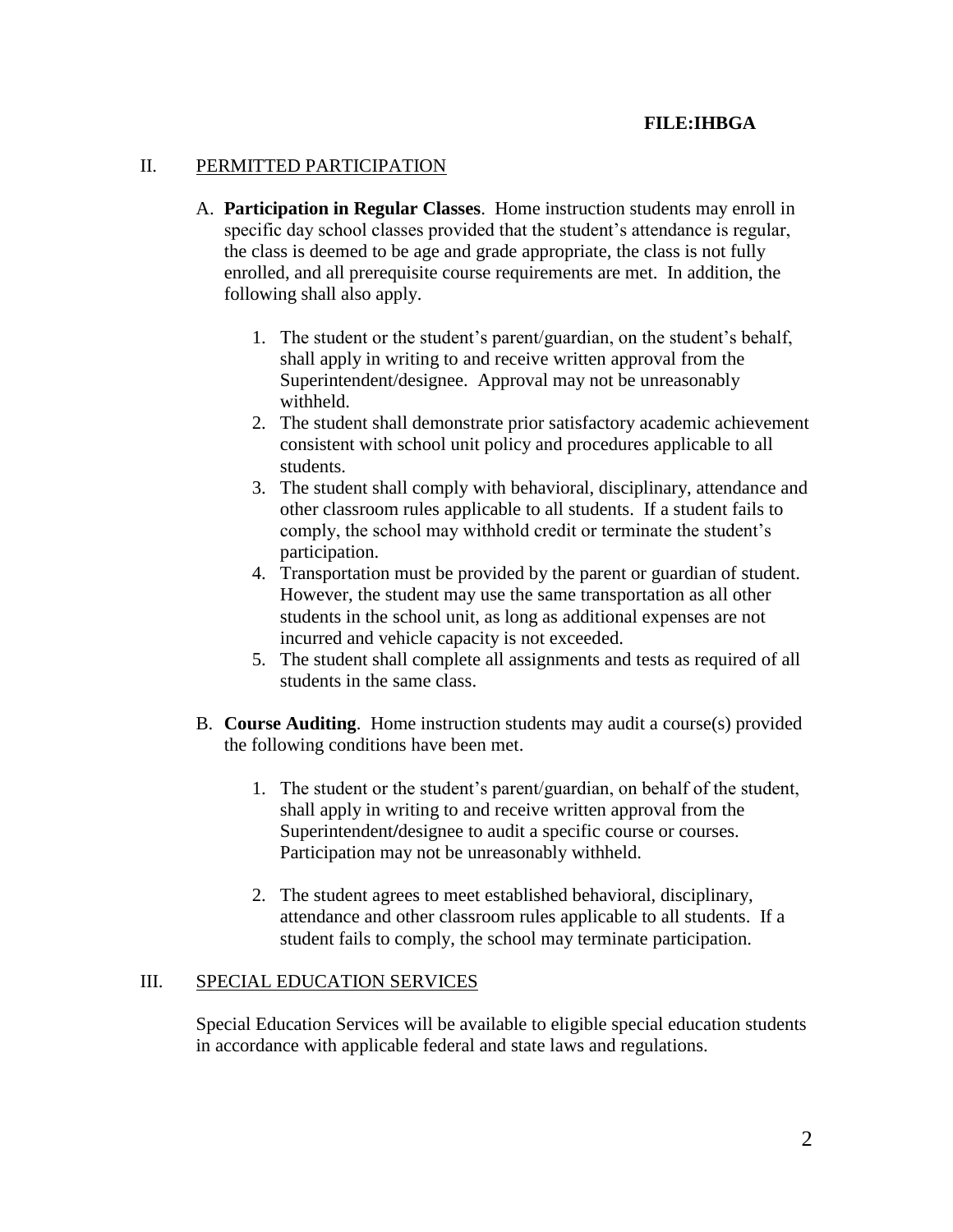#### IV. ADMISSION TO REGULAR PROGRAM/PLACEMENT

A student who has been receiving home-school instruction and who seeks admission to the regular school program will be placed in a grade commensurate with the level of the student's academic achievement. Placement must be guided by the following.

- A. For students who transfer into school from an educational program that is not required to meet the standards of the system of Learning Results, the principal of the receiving school shall determine the value of the student's prior educational experience toward meeting these standards per policy IHBG.
- B. Appropriate school staff may make recommendations concerning placement based on, but not limited to, factors such as the student's completed curricula and record of achievement, conferences with the student's parent/guardian, and administration of tests.
- C. The final grade placement decision shall be made by the principal. The principal's decision may be appealed to the Superintendent, whose decision shall be final.

#### V. RE-ADMISSION TO THE SCHOOL PROGRAM

Placement of home-schooled students who wish to be readmitted to the school program will be determined by the Principal who shall consult with members of the professional staff to the extent appropriate. The Principal may direct that a test or tests be administered to help determine an appropriate grade level. In addition, the Principal is authorized to collect from parents the requirements per policy IHBG as he/she deems necessary, in order to make the determination that the requisite academic standards have been met. The decision of the Principal may be appealed to the Superintendent.

#### VI. USE OF SCHOOL TEXTBOOKS AND LIBRARY BOOKS

Subject to availability, a student receiving home instruction may use school textbooks, if the number of particular copies are sufficient, and library books owned by M.S.A.D. #54, subject to the following conditions.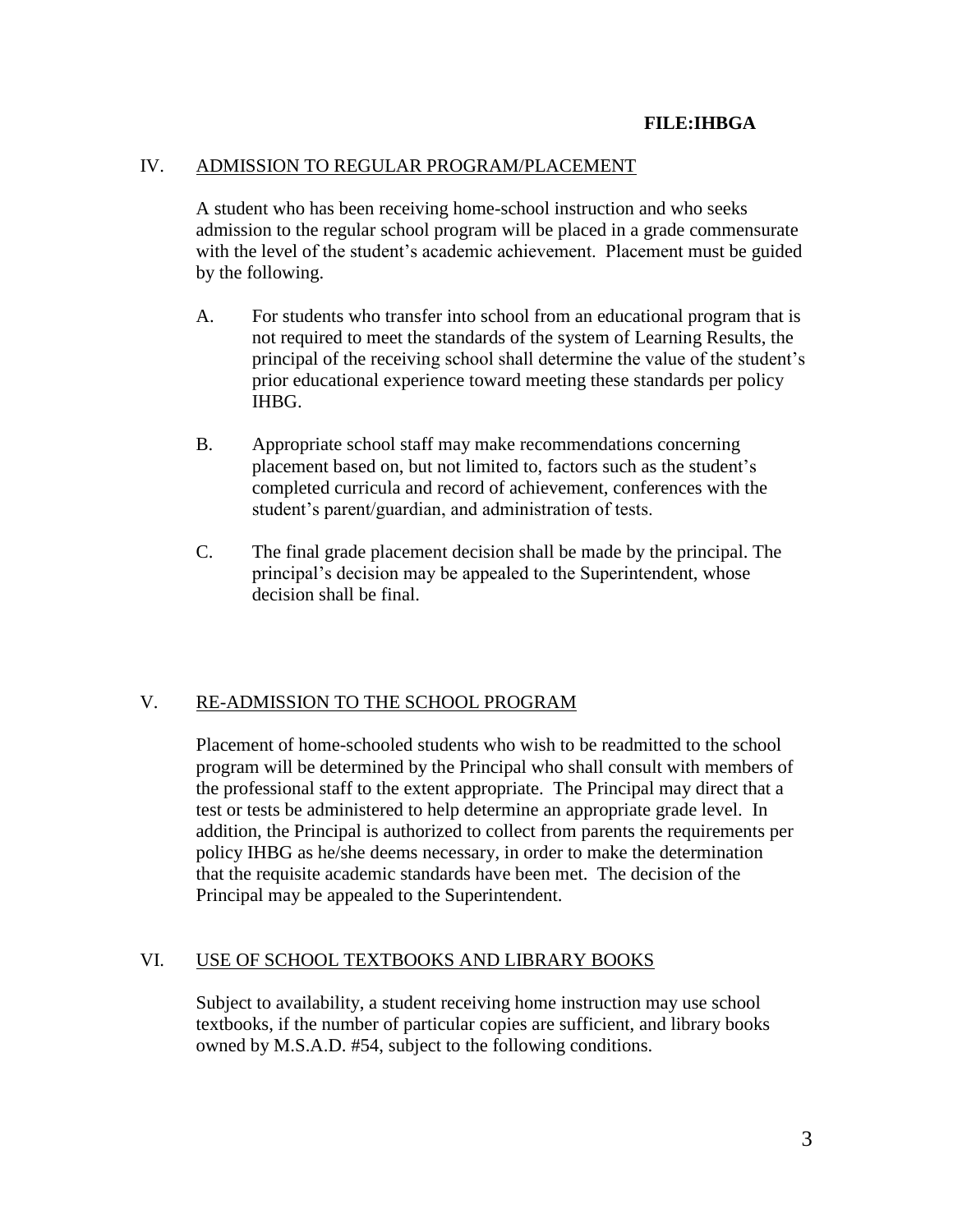- A. The use does not disrupt regular student, staff or special program functions.
- B. The student's sign-out period for a library book is the same as that applicable to regularly enrolled students.
- C. The student may sign out a textbook for a period not to exceed one school year.
- D. The parent/guardian and student agree to reimburse the school unit for lost, unreturned or damaged library books and textbooks and for consumable supplies used.

### VII. USE OF SCHOOL FACILITIES AND EQUIPMENT

A student receiving home-school instruction may use school facilities and equipment on the same basis as regularly enrolled students if the following conditions are met.

- A. The use does not disrupt regular school activities.
- B. The use is approved by the school principal in accordance with established school policy.
- C. The use does not create additional expense to the school unit.
- D. The use is directly related to the student's academic program.
- E. The use of potentially hazardous areas, such as shops, laboratories and gymnasiums, is supervised by a qualified employee of the school unit, approved and assigned by the Superintendent.

# VIII. MAINE EDUCATIONAL ASSESSMENT

If a parent of a student in an equivalent instruction program requests to have the student participate in the Maine Educational Assessment (MEA**) or any other** State mandated test, such request must be granted. Participation in such examinations must be in compliance with all rules and procedures governing testing conditions in M.S.A.D. #54.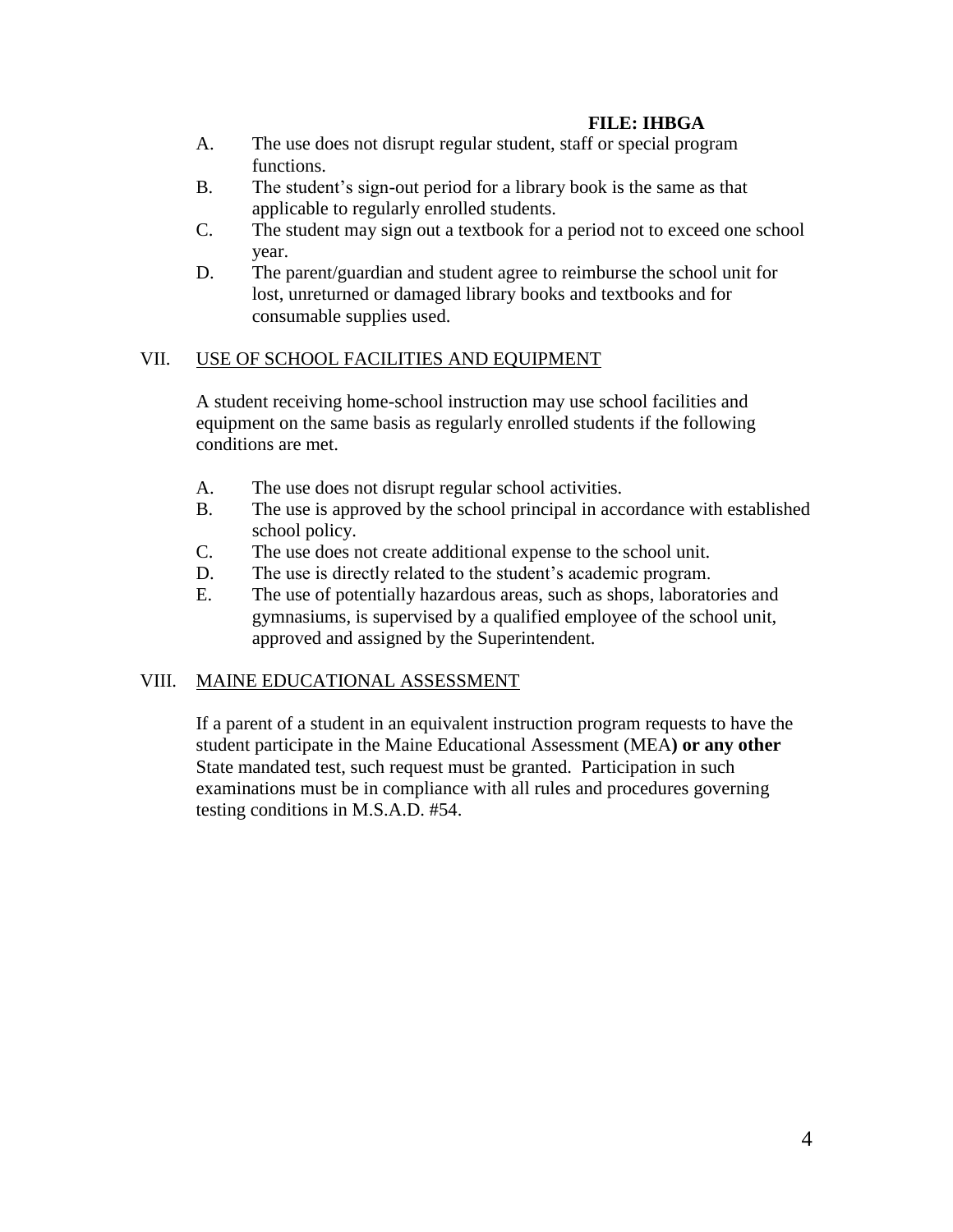# IX. ACADEMIC CREDIT

A student receiving home-school instruction must receive academic credits subject to the following requirements and in alignment with policy IHBG**.**

- A. Academic credit for individual courses must be awarded if the student meets required academic standards applicable to all students enrolled in the same course.
- B. Academic credit must be awarded for successful completion of alternative instruction opportunities sponsored by the school and available to all students.

# X. HIGH SCHOOL COURSE CREDITS AND DIPLOMA ELIGIBILITY

The following standards govern the awarding of course credits and a graduation diploma to a student receiving home-school instruction who seeks admission or readmission to high school.

- A. A student shall earn high school credits for satisfactory completion of courses in the high school pursuant to 20-A MRSA, Section 5021, Subsection 2, Paragraph A.
- B. A student may earn credit for course work completed through homeschool instruction if the Principal determines, both in advance and upon completion of the course, that the course satisfies the requirements for awarding the credit per policy IHBG. The Principal may direct that the student undergo a test or tests to assist in making a determination relative to the awarding of credit.
- C. Request for transfer credit for equivalent instruction completed at nonapproved private schools, at private schools that elect not to meet requirements under 20-A MRSA, Section 2901, or through other equivalent instruction programs must be evaluated on the merits of the documentation provided. The Principal and guidance staff shall conduct these evaluations on request by the student or the student's parent/guardian. The principal may direct that the student undergo a test or tests to assist in making a determination relative to the awarding of credit.
- D. For students who transfer into a secondary school from another state or an educational program that is not required to meet the standards of the system of Learning Results, the principal of the receiving school shall determine the value of the prior educational experience toward meeting the standards through the local assessment system.
- E. Awarding of a high school diploma is conditioned upon the student's demonstration of having satisfied all specific course credit or other requirements established by the Board. The Board may establish resident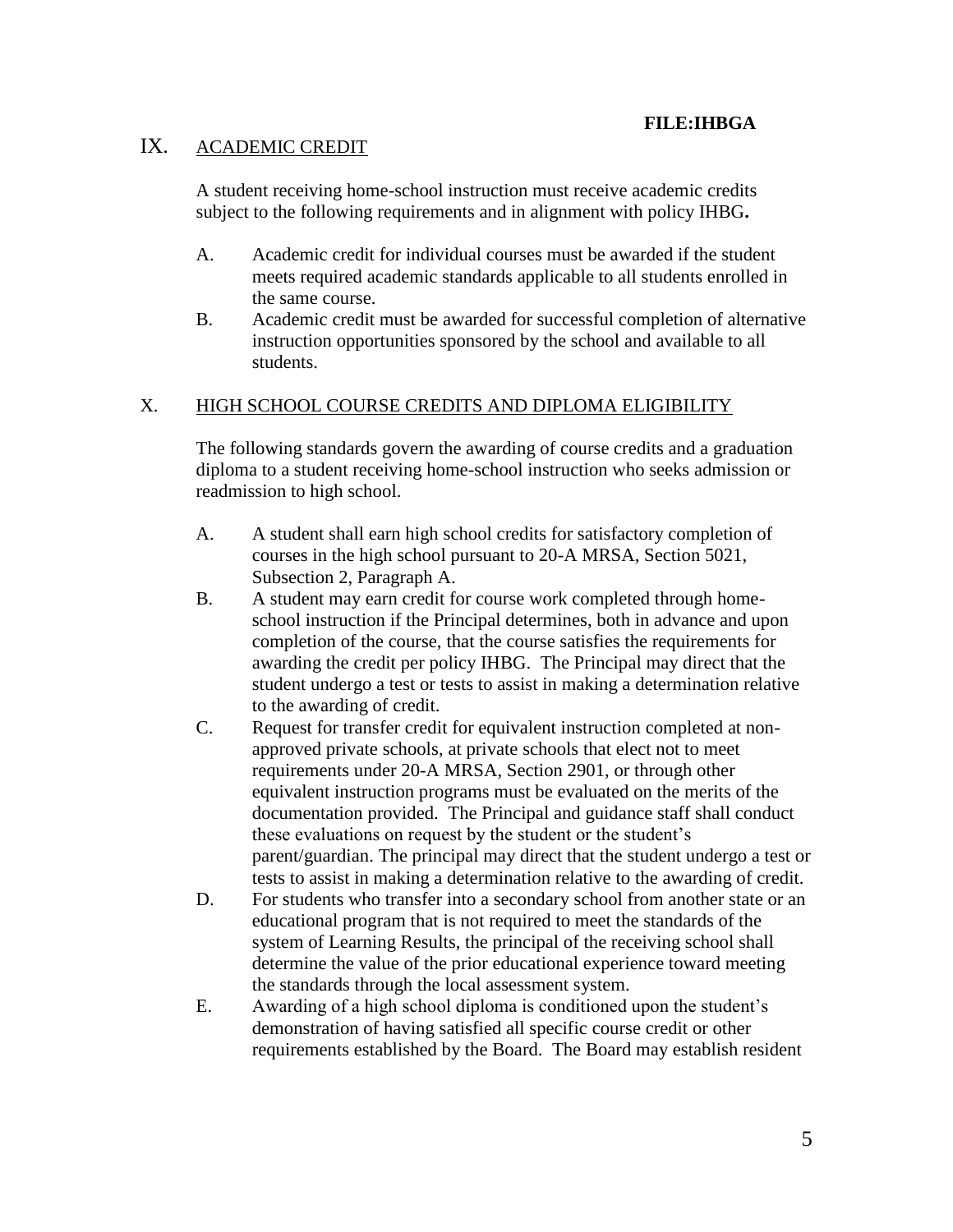credit requirements as a precondition for the awarding of a local school unit diploma.

### XI. PARTICIPATION IN CO-CURRICULAR ACTIVITIES

Students receiving home-school instruction may participate in co-curricular activities such as field trips, assemblies, and academically related fairs provided:

- A. Prior written permission is obtained from both the parent/guardian and the Principal; and
- B. The student has agreed to meet established behavioral, attendance and other rules applicable to all students.

# XII. PARTICIPATION IN EXTRACURRICULAR ACTIVITIES

Students receiving home-school instruction are eligible to try out for extracurricular activities sponsored by M.S.A.D. #54, provided the student applies in writing if **and** the following requirements are satisfied.

- A. The student agrees to abide by equivalent rules of participation as are applicable to regularly enrolled students participating in the activity and provides evidence that the rules of participation are being met.
- B. The student complies with the same physical examination, immunization, insurance, age and semester eligibility requirements as regularly enrolled students participating in the activity. All required documentation must be made available upon request by the school unit. The school Principal is authorized to collect from parents actual samples of coursework (e.g., homework, examinations, etc.), as he/she deems necessary in order to make the determination that the necessary academic standards have been met.
- C. The student meets equivalent academic standards as those established for regularly enrolled students participating in the activity and provides evidence that the academic standards are being **have been** met.
- D. The student abides by the same transportation policy as regularly enrolled students participating in the activity.

# XIII. STANDARDS FOR PARTICIPATION WHEN TUITION PAYMENT TO ANOTHER UNIT IS REQUIRED

If and when the school unit does provide academic instruction for specific grade levels, the following applies for students enrolled in an approved program of equivalent instruction.